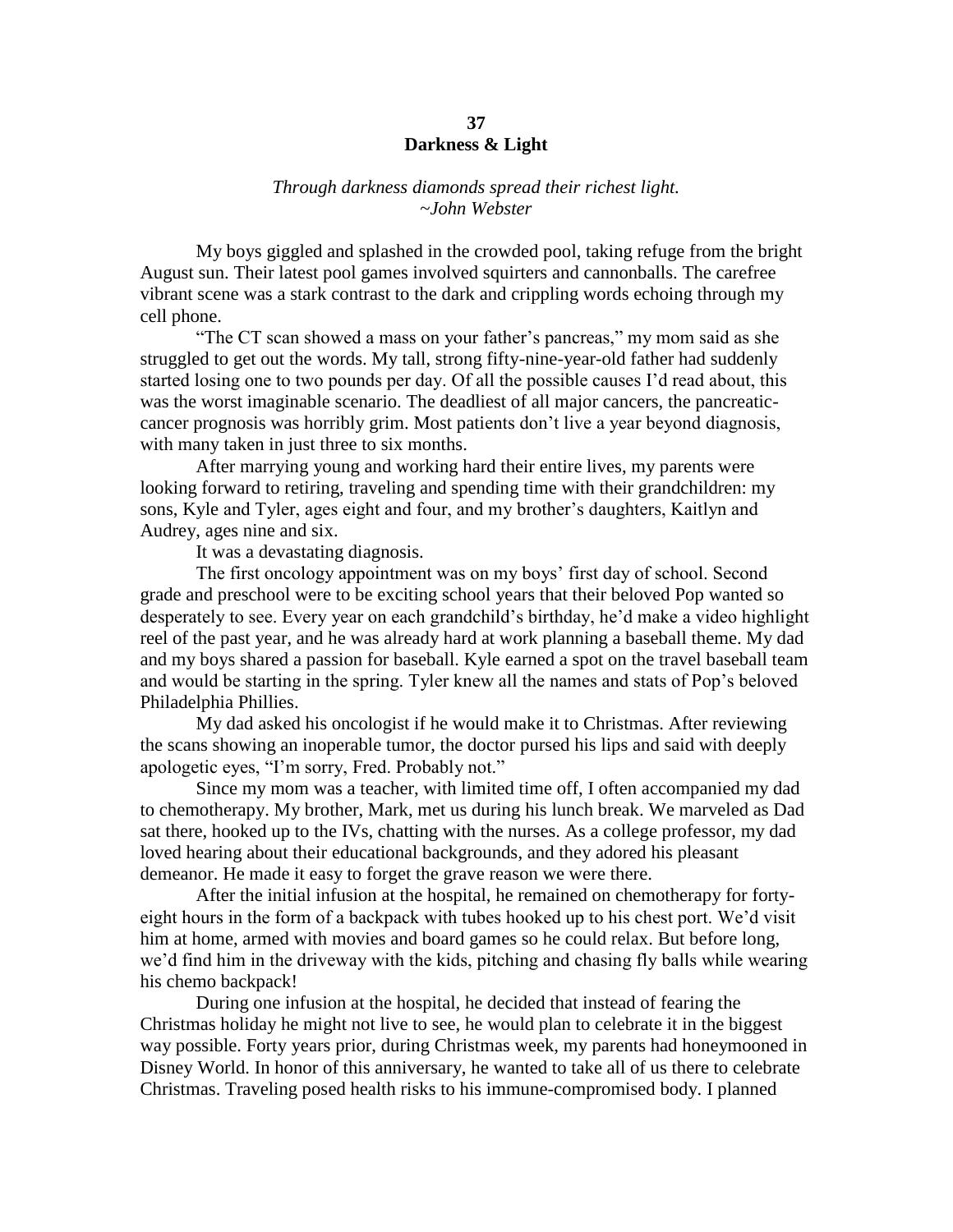cautiously, packed secretly, and hoped. Knowing it was possible the trip wouldn't happen, we all agreed not to tell the kids until we were sure. Days before Christmas they awoke thinking it was an ordinary school day. Instead, we all met at my parents' house for the ultimate Christmas surprise.

Joyfully, my dad told his grandchildren that their suitcases were in the car and we were heading to the airport.

A family friend and former Disney employee arranged to have our room at the Pop Century Resort decorated with anniversary greetings and instructed us to view the parade in a particular spot.

We rode rides and laughed with Disney characters in the beautiful Florida sun. My dad had no hair and limited energy, but he wore a Disney button that declared proudly, "I'm Celebrating LIFE." The brightly lit park sparkled as pretend snow fell, and the kids danced around us, catching snowflakes on their tongues. At last, Santa concluded the parade in a spectacular sleigh. As he rode by, he shouted for the entire crowd to hear, "I want to wish a very special Merry Christmas to the very special Loomis family" as he called each one of us by name. It was a magical memory from a most magical trip.

But the magic didn't end there.

My dad survived six months post-diagnosis to celebrate his sixtieth birthday. We planned a surprise baseball-themed party and gathered friends from his childhood, college and career. Extended family traveled from around the country to be there. We told him to arrive in costume for "a baseball team fundraiser." Dressed head to toe in his favorite Phillies pinstripe uniform, my dad was surprised by "Fred's Fans" wearing baseball gear for an evening of his favorite ballpark food. At the end of the night, he stood up to quote baseball legend Lou Gehrig. He said that he might have been given a "bad break… Yet today I consider myself the luckiest man on the face of this earth."

But we were the lucky ones because he continued to choose happiness.

That spring, he attended every one of Kyle's baseball games with his chemo backpack. I thought it was going to disconnect when he jumped out of his seat to cheer as Kyle hit a walk-off single to win the district championship game!

The following year, he planned a Thanksgiving feast at Disney's Animal Kingdom Lodge to celebrate all that we had to be grateful for. The next trip was to an indoor waterpark for his sixty-second birthday, where he and all four grandchildren boarded raft after raft, screaming while soaring down the thrilling tube slides. The following year, we all shared a house in Ocean City, New Jersey, a favorite childhood destination. He'd start each morning with a bike ride down the boardwalk, each afternoon splashing in the waves with the kids, and each night on the boardwalk with ice-cream cones and laughter.

Despite fifty-five chemo treatments and five weeks of daily radiation over the course of two-and-a-half years, the pancreatic tumor never shrank, and it spread to his liver. He was diagnosed with stage 4 metastatic pancreatic cancer, and the five best cancer hospitals on the East Coast all deemed his tumor inoperable. When the chemo side effects became severe, he made the difficult decision to stop treatment and choose quality of time over quantity.

And he planned another trip to Disney World. I sat beside him as we rode Snow White's mine train, and he sang "Hi ho, hi ho" along with the dwarves as we soared through the tunnels with our hands in the air. We returned to ride Space Mountain at